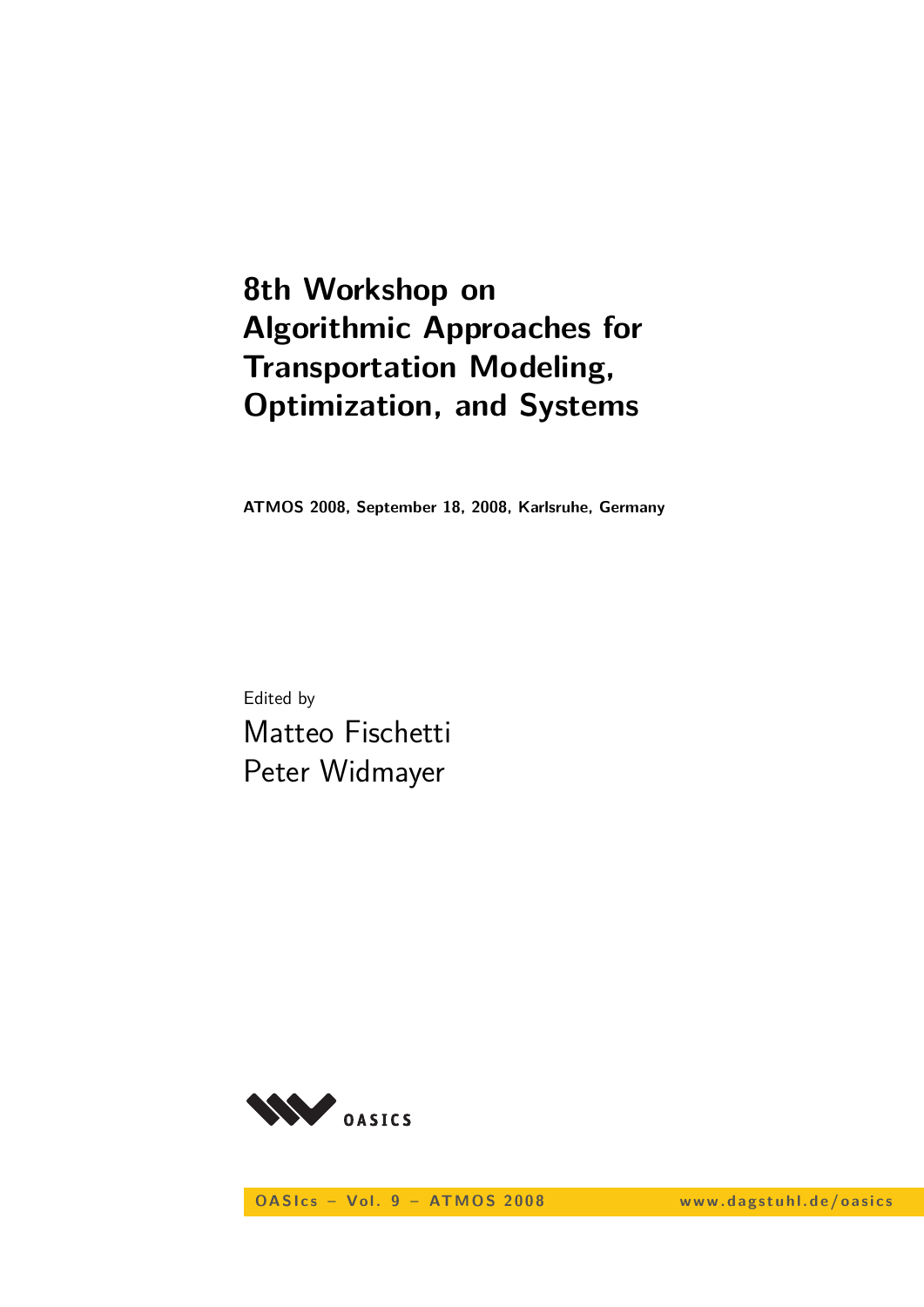#### Editors

Matteo Fischetti **Peter Widmayer** DEI, Dipartimento di Ingegneria dell'Informazione Institut für Theoretische Informatik University of Padova Universitätstrasse 6 via Gradenigo 6/A 8092 Zürich, Switzerland 35131 Padova, Italy widmayer@inf.ethz.ch matteo.fischetti@unipd.it

ACM Classification 1998 F.2 Analysis of Algorithms and Problem Complexity, G.1.6 Optimization, G.2.2 Graph Theory, G.2.3 Applications

### **ISBN 978-3-939897-07-1**

Published online and open access by Schloss Dagstuhl – Leibniz-Center for Informatics GmbH, Dagstuhl Publishing, Saarbrücken/Wadern, Germany.

Publication date October, 2008.

Bibliographic information published by the Deutsche Nationalbibliothek The Deutsche Nationalbibliothek lists this publication in the Deutsche Nationalbibliografie; detailed bibliographic data are available in the Internet at http://dnb.d-nb.de.

#### License



This work is licensed under a Creative Commons Attribution-Noncommercial-No Derivative Works license: http://creativecommons.org/licenses/by-nc-nd/3.0/legalcode.

In brief, this license authorizes each and everybody to share (to copy, distribute and transmit) the work under the following conditions, without impairing or restricting the author's moral rights:

- Attribution: The work must be attributed to its authors.
- Noncommercial: The work may not be used for commercial purposes. m.
- No derivation: It is not allowed to alter or transform this work.  $\mathcal{L}_{\mathcal{A}}$

The copyright is retained by the corresponding authors.

Digital Object Identifier: 10.4230/OASIcs.ATMOS.2008.i

**ISBN 978-3-939897-07-1 ISSN 2190-6807 http://www.dagstuhl.de/oasics**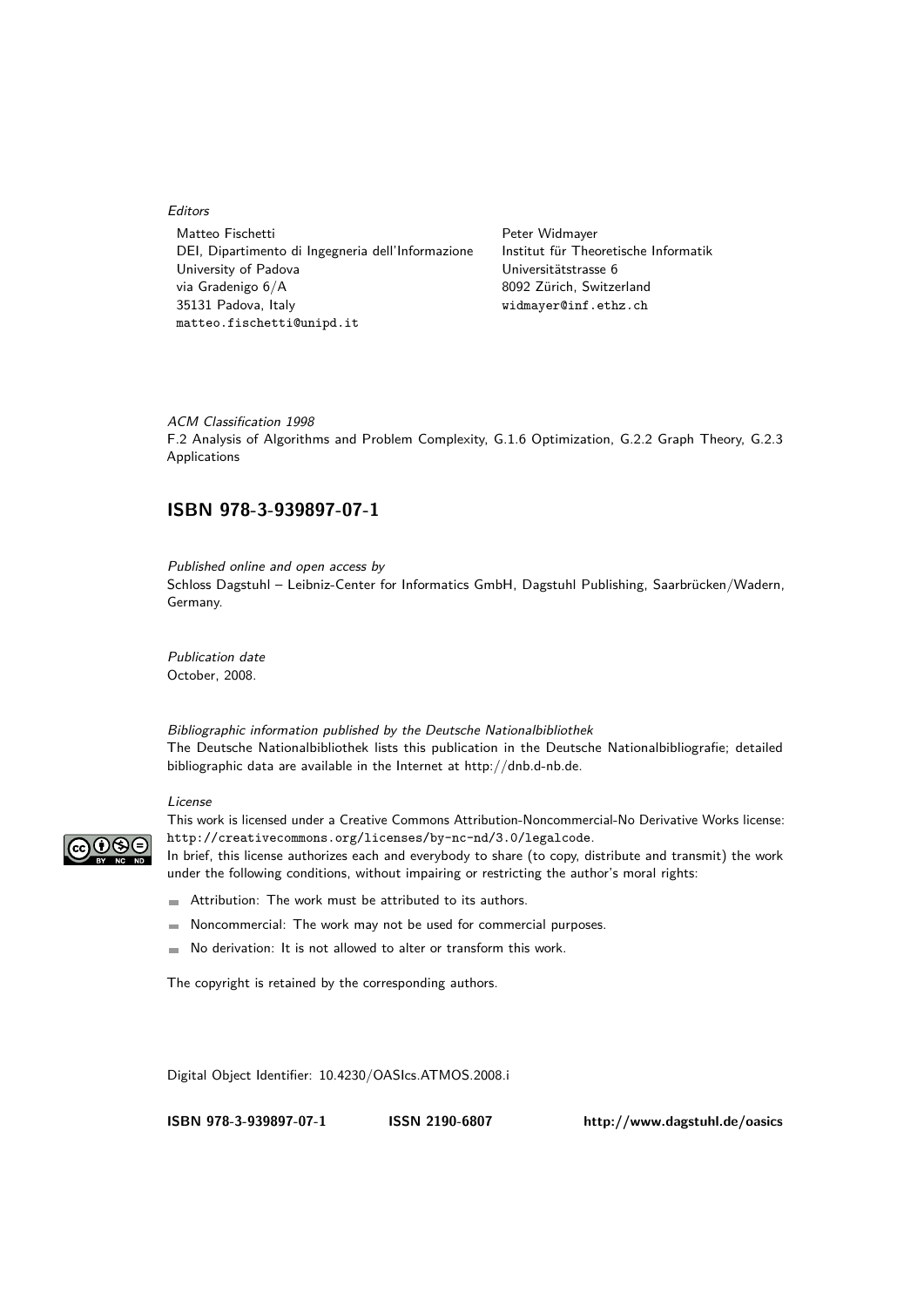OASIcs – OpenAccess Series in Informatics

OASIcs aims at a suitable publication venue to publish peer-reviewed collections of papers emerging from a scientific event. OASIcs volumes are published according to the principle of Open Access, i.e., they are available online and free of charge.

**ISSN 2190-6807**

**www.dagstuhl.de/oasics**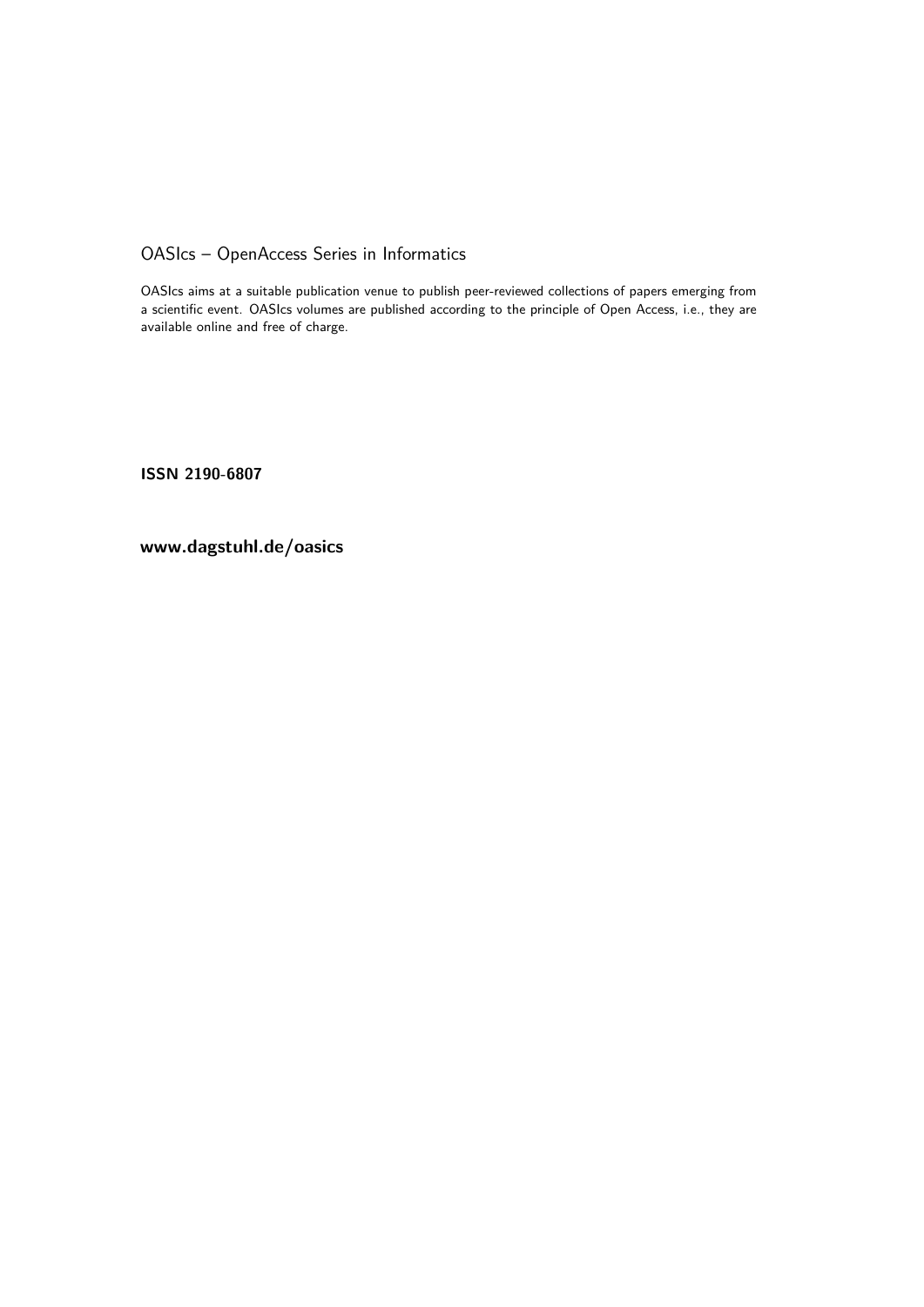## ATMOS 2008 Preface: Algorithmic Approaches for Transportation Modeling, Optimization, and Systems

Matteo Fischetti<sup>1</sup> and Peter Widmayer<sup>2</sup>

DEI, Dipartimento di Ingegneria dell'Informazione, University of Padova, Italy matteo.fischetti@unipd.it Institute of Theoretical Computer Science, ETH Zürich, Switzerland widmayer@inf.ethz.ch

The 8th ATMOS workshop was held in Karlsruhe, September 18, 2008, within ALGO, a set of meetings related to algorithms. The series of ATMOS workshops, starting in Heraklion in 2001, continuing in Malaga in 2002, Budapest in 2003, Bergen in 2004, Palma de Mallorca in 2005, Zürich in 2006, and Sevilla in 2007 is by now an established series of meetings between algorithms researchers dealing with transportation problems, and practitioners, mainly from railways. The focus of ATMOS is on complex and large-scale network optimization problems that require new solution techniques and ideas from mathematical optimization and theoretical computer science. Tools and concepts are rooted in graph and network algorithms, combinatorial optimization, approximation and online algorithms, stochastic and robust optimization. Of particular interest are

- Infrastructure Planning
- Line Planning
- Timetable Generation
- Routing and Platform Assignment
- Vehicle Scheduling
- Crew and Duty Scheduling
- Rostering
- Demand Forecasting
- Design of Tariff Systems
- Maintenance and Shunting of Rolling Stock
- Delay Management
- Rolling Stock Rescheduling
- Simulation Tools for Railway Operations
- Timetable Information

More generally, ATMOS aims at the successful integration of several of these subproblems or planning stages, algorithms operating in an

ATMOS 2008

<sup>8</sup>th Workshop on Algorithmic Approaches for Transportation Modeling, Optimization, and Systems http://drops.dagstuhl.de/opus/volltexte/2008/1593